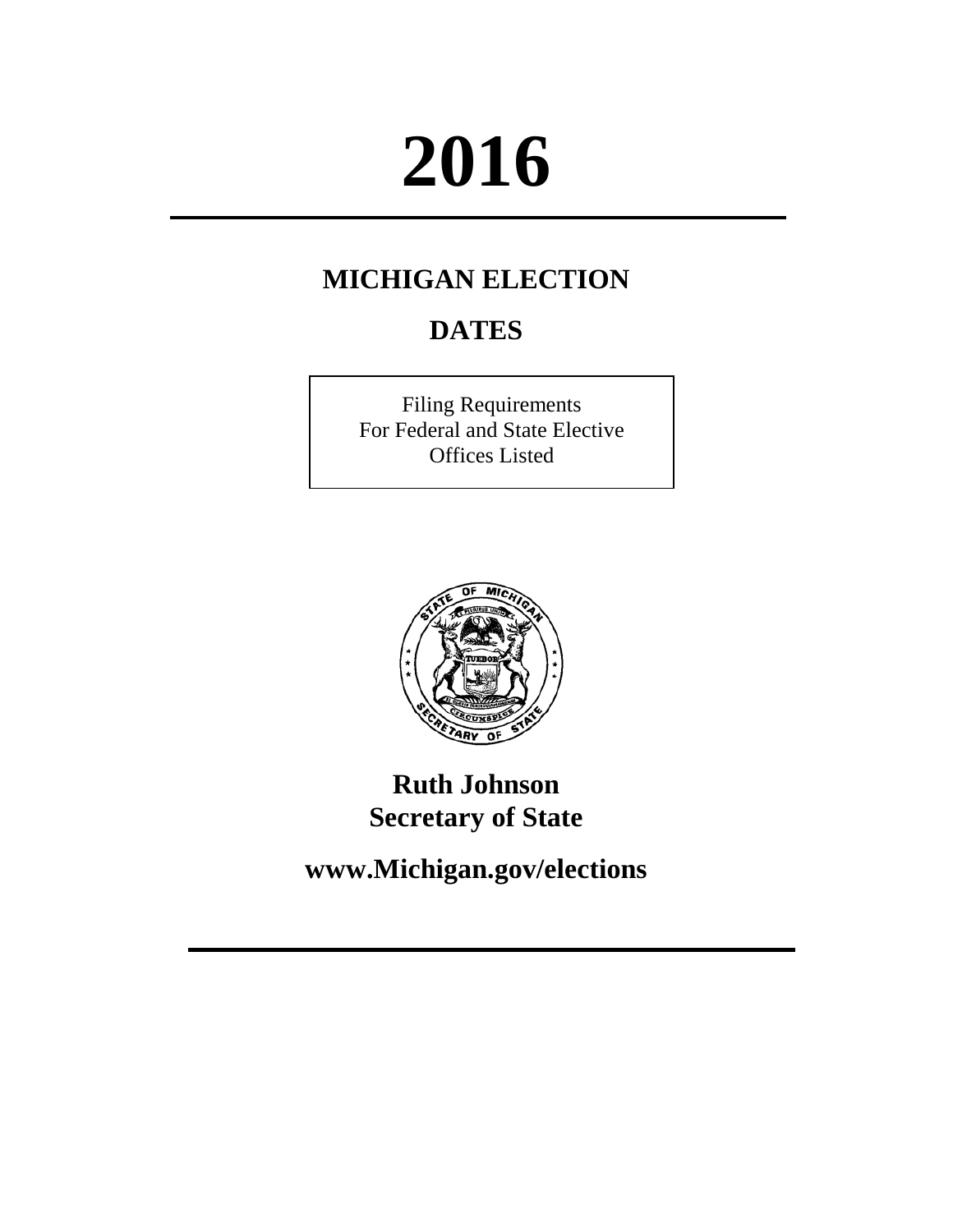#### **INFORMATION**

**ELECTIONS:** For information on matters relating to elections, contact your county, city or township clerk. Information can also be obtained from the Michigan Department of State, Bureau of Elections, P.O. Box 20126, Lansing, MI 48901-0726. Phone: (517) 373-2540. Fax: (517) 373-0941. Email: [Elections@Michigan.gov.](mailto:Elections@Michigan.gov) Web site: [www.Michigan.gov/elections.](http://www.michigan.gov/elections)

**FINANCIAL DISCLOSURE:** State candidates, local candidates and political groups have financial disclosure obligations under Michigan's Campaign Finance Act. For information, contact your county clerk or the Michigan Department of State, Bureau of Elections.

Candidates running for federal office should contact the Federal Election Commission, 999 E Street, N.W., Washington, D.C. 20463. Toll free line: (800) 424-9530. Web site: [www.fec.gov.](http://www.fec.gov/)

| <b>TABLE OF CONTENTS</b>                                                                                         |         |  |  |  |
|------------------------------------------------------------------------------------------------------------------|---------|--|--|--|
| <b>IMPORTANT DATES: EASY REFERENCE</b>                                                                           | page 3  |  |  |  |
| 2016 ELECTION DATES<br><b>August Primary</b><br>November General Election                                        | page 6  |  |  |  |
| RECOUNT FILING DATES                                                                                             | page 12 |  |  |  |
| <b>OFFICES TO BE ELECTED</b>                                                                                     | page 13 |  |  |  |
| <b>FILING REQUIREMENTS</b><br><b>Federal and State Elective Partisan Offices</b><br><b>Supreme Court Justice</b> | page 14 |  |  |  |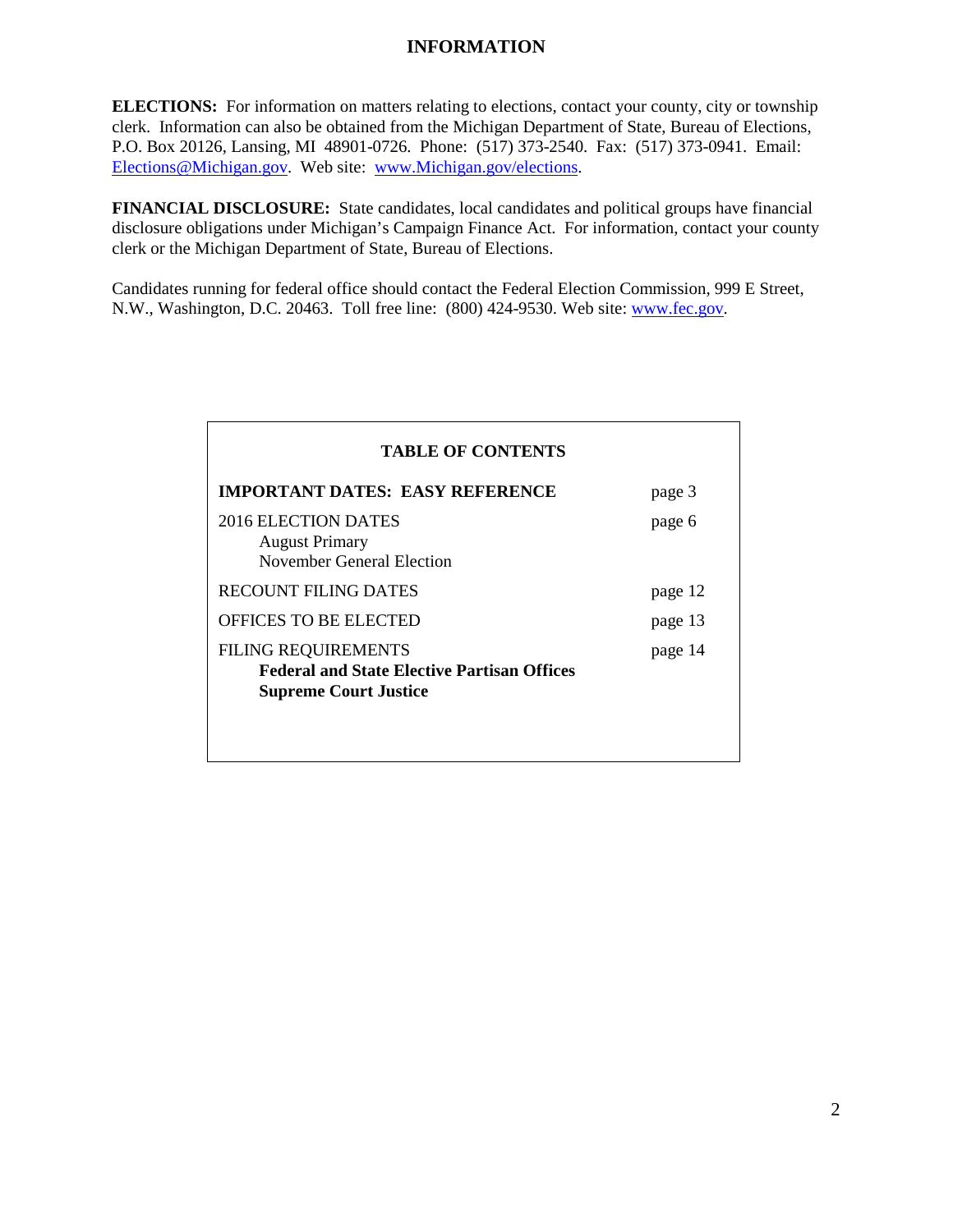### **SUMMARY CALENDAR FOR CANDIDATE AND PROPOSAL DEADLINES**

**August 2, 2016 Primary and November 8, 2016 General Election**

#### **Important Dates and Filing Deadlines**

Refer to Michigan compiled law for cited provisions [\(www.michiganlegislature.org.](http://www.michiganlegislature.org/)) Dates are subject to change through legislative action. If any errors are found, it is the law, itself, which must be followed.

#### **Election Dates**

| <b>August 2, 2016</b>                  | <b>State Primary</b>                                                                                                                                                                                                                                                                                                                             |  |  |  |
|----------------------------------------|--------------------------------------------------------------------------------------------------------------------------------------------------------------------------------------------------------------------------------------------------------------------------------------------------------------------------------------------------|--|--|--|
| <b>November 8, 2016</b>                | <b>State General Election</b>                                                                                                                                                                                                                                                                                                                    |  |  |  |
|                                        | <b>Registration Deadlines</b>                                                                                                                                                                                                                                                                                                                    |  |  |  |
| <b>July 5, 2016</b>                    | Last day to register for August primary. (168.497)                                                                                                                                                                                                                                                                                               |  |  |  |
| Oct. 11, 2016                          | Last day to register for November general election. (168.497)                                                                                                                                                                                                                                                                                    |  |  |  |
|                                        | <b>Filing Deadlines: Candidates</b>                                                                                                                                                                                                                                                                                                              |  |  |  |
| By 5:00 p.m.,<br><b>March 21, 2016</b> | Incumbent Appeals Court, Circuit Court, District Court and Probate Court judges<br>file Affidavit of Candidacy and Affidavit of Identity for the August primary.<br>Withdrawal deadline elapses at 5:00 p.m. on March 24. (168.409b, 413a, 414,<br>433a, 434, 467c and 467d)                                                                     |  |  |  |
| By 4:00 p.m.,<br><b>April 19, 2016</b> | Candidates seeking Appeals Court, Circuit Court, District Court or Probate Court<br>judgeships file nominating petitions, Affidavit of Identity and Affidavit of<br>Constitutional Qualification for the August primary. Withdrawal deadline elapses<br>at 5:00 p.m. on April 22. (168.409b, 409c, 413, 414, 433, 434, 467b and 467d)            |  |  |  |
| By 4:00 p.m.,<br><b>April 19, 2016</b> | Partisan and nonpartisan candidates (other than judicial candidates) file nominating<br>petitions (or fees if applicable) and Affidavit of Identity for the August primary.<br>Withdrawal deadline elapses at 4:00 p.m. on April 22. (168.53, 93, 133 and 163 for<br>federal and state-level offices; assorted other statutes for local offices) |  |  |  |
| By 4:00 p.m.,<br>May 3, 2016           | Candidates for county convention delegate (precinct delegate) file an Affidavit of<br>Identity for the August primary. Filing submitted to the clerk of the county in<br>which candidate resides. Withdrawal deadline elapses at 4:00 p.m. on May 6.<br>(168.624, 624a)                                                                          |  |  |  |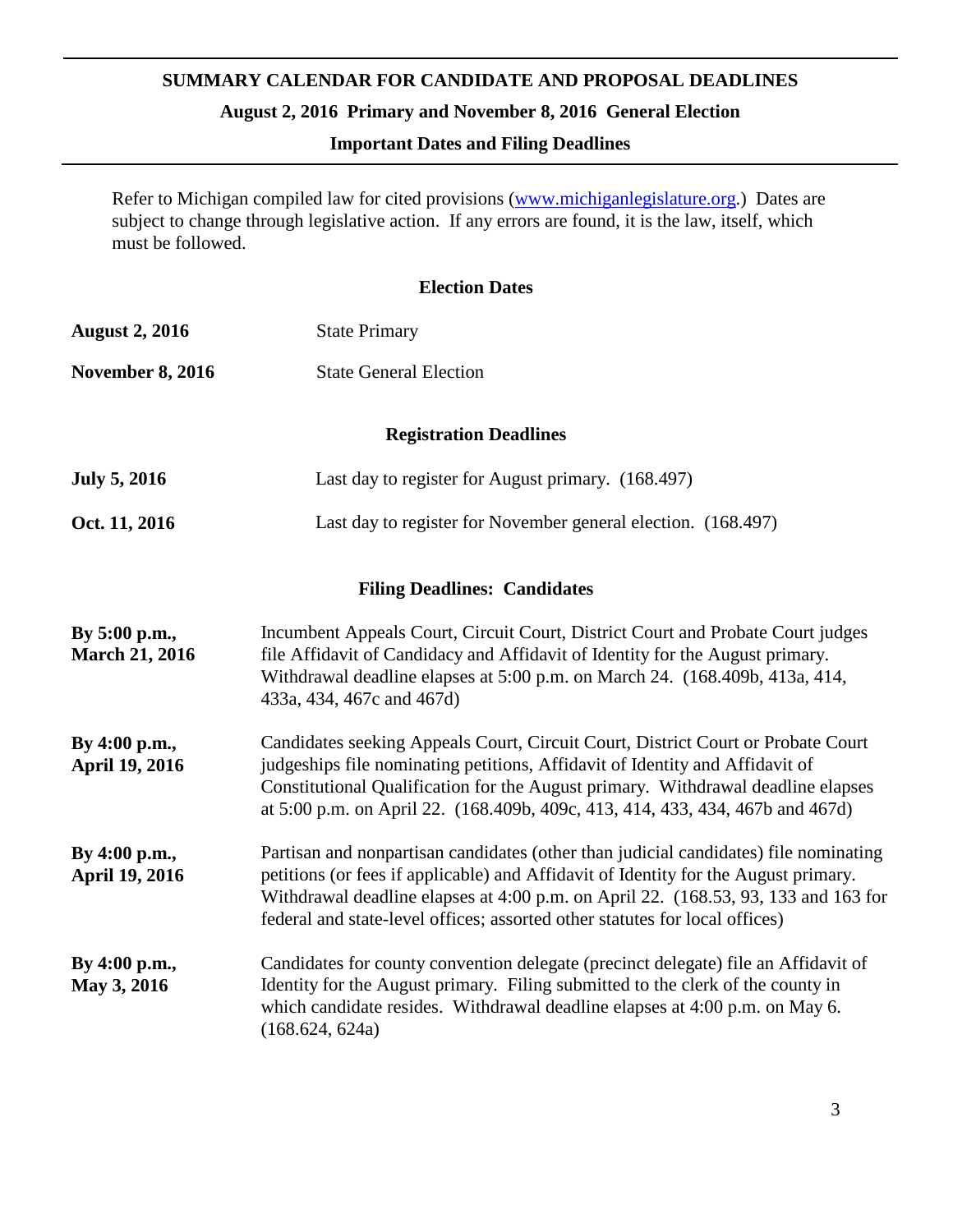| By 4:00 p.m.,<br>May 10, 2016           | Candidates seeking a Wayne County Community College Trustee position file an<br>Affidavit of Identity and a nonpartisan nominating petition. Withdrawal deadline<br>elapses at 4:00 p.m. on May 13. (389.83)                                                                                                                                                                                                                                                                                             |  |  |  |
|-----------------------------------------|----------------------------------------------------------------------------------------------------------------------------------------------------------------------------------------------------------------------------------------------------------------------------------------------------------------------------------------------------------------------------------------------------------------------------------------------------------------------------------------------------------|--|--|--|
| By 5:00 p.m.,<br><b>July 5, 2016</b>    | Incumbent Supreme Court Justices file Affidavit of Identity and Affidavit of<br>Candidacy forms for the November general election. (168.392a and 558)                                                                                                                                                                                                                                                                                                                                                    |  |  |  |
| By 4:00 p.m.,<br><b>July 21, 2016</b>   | District Library Board candidates who wish to seek office at the November general<br>election file an Affidavit of Identity and a nonpartisan nominating petition. (A<br>\$100.00 nonrefundable fee may be filed in lieu of a petition.) (Special note: If<br>district library includes a school district, District Library Board candidates file by<br>4:00 p.m. on August 16, 2016) (397.181)                                                                                                          |  |  |  |
| By 4:00 p.m.,<br><b>July 21, 2016</b>   | Candidates without political party affiliation file qualifying petitions and Affidavit<br>of Identity for the November general election. Withdrawal deadline elapses at 4:00<br>p.m. on July 25. (168.590c)                                                                                                                                                                                                                                                                                              |  |  |  |
| By 4:00 p.m.,<br><b>July 22, 2016</b>   | Write-in candidates other than write-in candidates who seek precinct delegate<br>positions file Declaration of Intent forms for the August primary. (168.737a)                                                                                                                                                                                                                                                                                                                                           |  |  |  |
| By 4:00 p.m.,<br><b>July 26, 2016</b>   | Local School Board candidates and Community College Trustee candidates who<br>wish to seek office at the November general election file an Affidavit of Identity<br>and a nonpartisan nominating petition. (A \$100.00 nonrefundable fee may be filed<br>in lieu of a petition.) Withdrawal deadline elapses at 4:00 p.m. on July 29.<br>Candidates seeking a Wayne County Community College Trustee position file by<br>4:00 p.m. on May 10. (168.303; 389.83, 152)                                     |  |  |  |
| By 4:00 p.m.,<br><b>July 26, 2016</b>   | Village candidates who wish to seek office at the November general election file an<br>Affidavit of Identity and a nonpartisan nominating petition. Withdrawal deadline<br>elapses at 4:00 p.m. on July 29. (168.381)                                                                                                                                                                                                                                                                                    |  |  |  |
| By 4:00 p.m.,<br><b>July 29, 2016</b>   | Write-in candidates who seek precinct delegate positions file Declaration of Intent<br>forms with the city or township clerk for the August primary. (As an alternative,<br>candidates for precinct delegate may file the Declaration of Intent form with<br>appropriate precinct board on election day before the close of the polls.) (168.737a)                                                                                                                                                       |  |  |  |
| <b>August 2, 2016</b>                   | <b>STATE PRIMARY ELECTION</b>                                                                                                                                                                                                                                                                                                                                                                                                                                                                            |  |  |  |
| By 4:00 p.m.,<br><b>August 16, 2016</b> | District Library Board candidates (library in districts that include a school district)<br>who wish to seek office at the November general election file an Affidavit of<br>Identity and a nominating petition. (A \$100.00 nonrefundable fee may be filed in<br>lieu of a petition.) Withdrawal deadline elapses at 4:00 p.m. on August 19. (Special<br>note: If district library does not include a school district, District Library Board<br>candidates file by $4:00$ p.m. on July 21.) $(397.181)$ |  |  |  |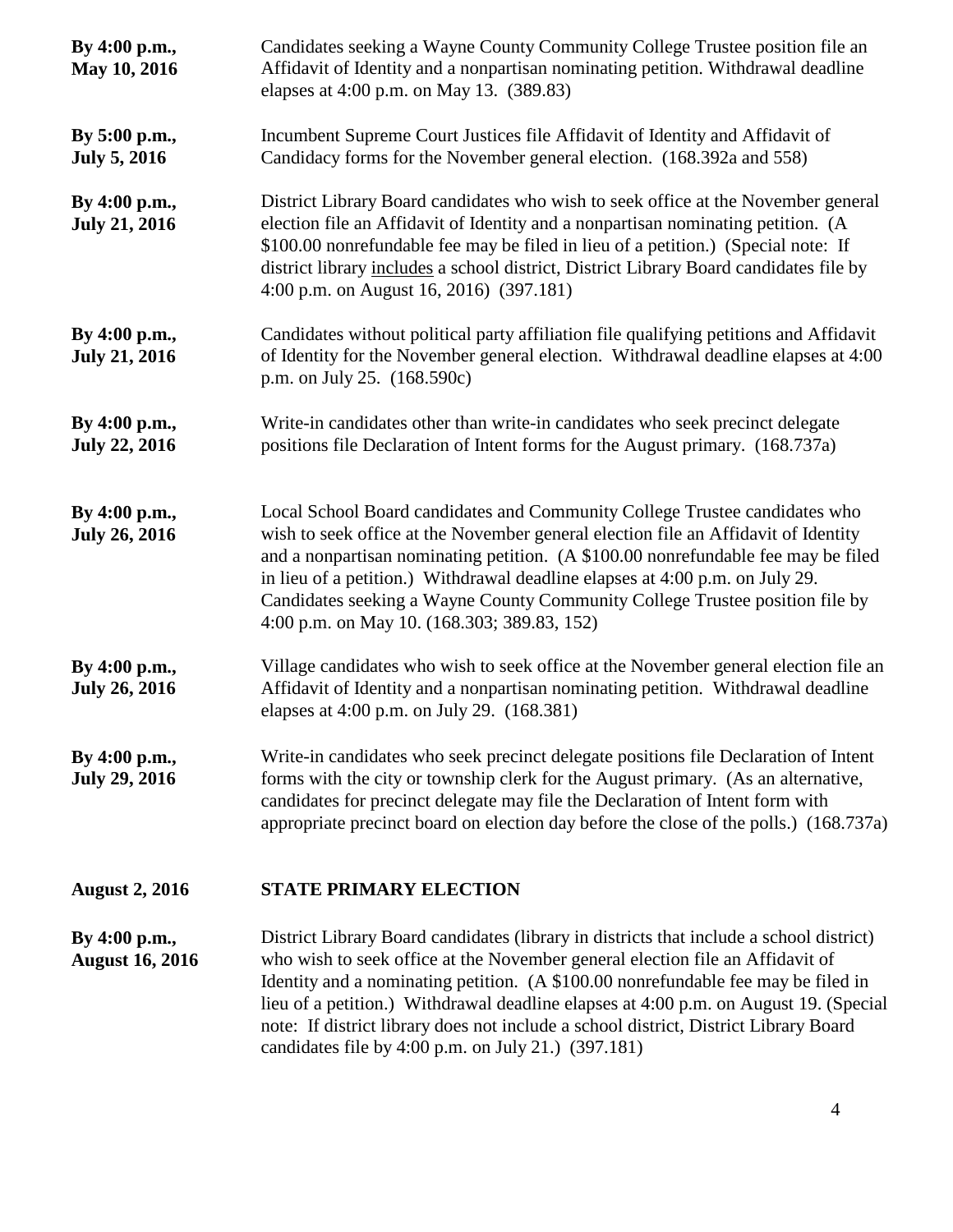| By 4:00 p.m.,<br>Oct. 28, 2016        | Write-in candidates file Declaration of Intent forms for the November general<br>election. (168.737a)                                                                                                                                  |  |  |  |
|---------------------------------------|----------------------------------------------------------------------------------------------------------------------------------------------------------------------------------------------------------------------------------------|--|--|--|
| <b>November 8, 2016</b>               | <b>STATE GENERAL ELECTION</b>                                                                                                                                                                                                          |  |  |  |
|                                       | <b>Filing Deadlines: New Parties and State Ballot Proposals</b>                                                                                                                                                                        |  |  |  |
| By 5:00 p.m.,<br><b>June 1, 2016</b>  | Petitions to place a legislative initiative proposal on the November general<br>election ballot filed with the Secretary of State (252,523 valid signatures<br>required). (168.471)                                                    |  |  |  |
| By 5:00 p.m.,<br><b>July 11, 2016</b> | Petitions to place a proposed constitutional amendment on the November<br>general election ballot filed with the Secretary of State (315,654 valid<br>signatures required). (168.471)                                                  |  |  |  |
| By 4:00 p.m.,<br><b>July 21, 2016</b> | New political parties file petitions to qualify for November general election<br>ballot $(31,566 \text{ valid signatures required})$ . $(168.685)$                                                                                     |  |  |  |
|                                       | <b>Filing Deadlines: County and Local Proposals</b>                                                                                                                                                                                    |  |  |  |
| By Apr 26, 2016                       | Petitions to place county and local questions on the August primary ballot<br>filed with county and local clerks.                                                                                                                      |  |  |  |
| By 4:00 p.m.,<br>May 10, 2016         | Ballot wording of county and local proposals to be presented at the August<br>primary certified to county and local clerks; local clerks receiving ballot<br>wording forward to county clerk within two days. (168.646a)               |  |  |  |
| By Aug. 2, 2016                       | Petitions to place county and local questions on the November general<br>election ballot filed with county and local clerks.                                                                                                           |  |  |  |
| By 4:00 p.m.,<br>Aug. 16, 2016        | Ballot wording of county and local proposals to be presented at the<br>November general election certified to county and local clerks; local clerks<br>receiving ballot wording forward to county clerk within two days.<br>(168.646a) |  |  |  |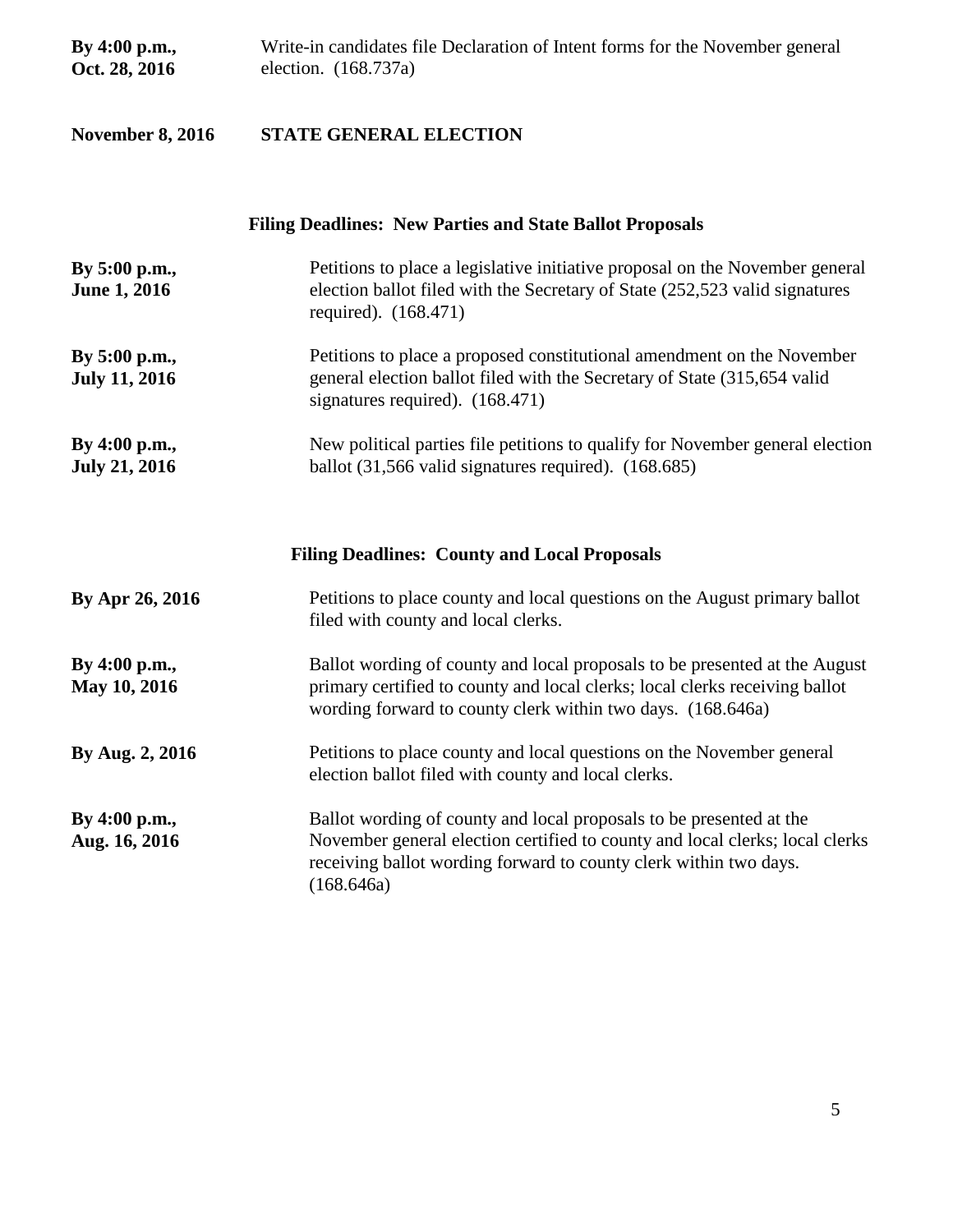#### **DETAILED CALENDAR FOR ELECTION ADMINISTRATORS**

#### **-- 2016 ELECTION DATES -- AUGUST 2 PRIMARY NOVEMBER 8 GENERAL ELECTION**

All listed dates are in 2016 unless otherwise specified. Refer to Michigan compiled law for cited provisions [\(www.michiganlegislature.org.](http://www.michiganlegislature.org/)) Dates are subject to change through legislative action. If any errors are found, it is the law, itself, which must be followed.

| By Jan. 5                        | City and township election commissions finalize precinct boundaries for<br>2016 election cycle. (168.661)                                                                                                                                                                                                                                        |  |  |
|----------------------------------|--------------------------------------------------------------------------------------------------------------------------------------------------------------------------------------------------------------------------------------------------------------------------------------------------------------------------------------------------|--|--|
| <b>By Jan. 31</b>                | Annual Campaign Statements filed. Books close Dec. 31, 2015.                                                                                                                                                                                                                                                                                     |  |  |
| By Feb. 4                        | Last date precinct boundary alterations made for 2016 election cycle can<br>go into effect. $(168.661)$                                                                                                                                                                                                                                          |  |  |
| <b>By March 1</b>                | Republican and Democratic state party chairpersons notify county and<br>district committee chairs of county convention delegate (precinct delegate)<br>allocation requirements. (168.623a)                                                                                                                                                       |  |  |
| By 5:00 p.m.,<br>March 21        | Incumbent Appeals Court, Circuit Court, District Court and Probate Court<br>judges file Affidavit of Candidacy and Affidavit of Identity for the August<br>primary. Withdrawal deadline elapses at 5:00 p.m. on March 24.<br>(168.409b, 413a, 414, 433a, 434, 467c, 467d)                                                                        |  |  |
| <b>By April 1</b>                | County political party chairpersons certify number of delegates per<br>precinct to county election commissions. (168.623a)                                                                                                                                                                                                                       |  |  |
| <b>By April 4</b>                | Qualified political parties certify to Secretary of State any change in<br>vignette for the August primary. (168.684)                                                                                                                                                                                                                            |  |  |
| By 4:00 p.m.,<br><b>April 19</b> | Candidates seeking Appeals Court, Circuit Court, and District Court or<br>Probate Court judgeships file nominating petitions, Affidavit of Identity<br>and Affidavit of Constitutional Qualification for the August primary.<br>Withdrawal deadline elapses at 5:00 p.m. on April 22. (168.409b, 409c,<br>413, 414, 433, 434, 467b, 467d)        |  |  |
| By 4:00 p.m.,<br>April 19        | Partisan and nonpartisan candidates (other than judicial candidates) file<br>nominating petitions (or fees if applicable) and Affidavit of Identity for<br>the August primary. Withdrawal deadline elapses at 4:00 p.m. on April<br>22. (168.53, 93, 133, 163 for federal and state-level offices; assorted<br>other statutes for local offices) |  |  |
| By April 25                      | City and township clerks forward names and addresses of partisan and<br>nonpartisan candidates to county clerk. (168.321, 349)                                                                                                                                                                                                                   |  |  |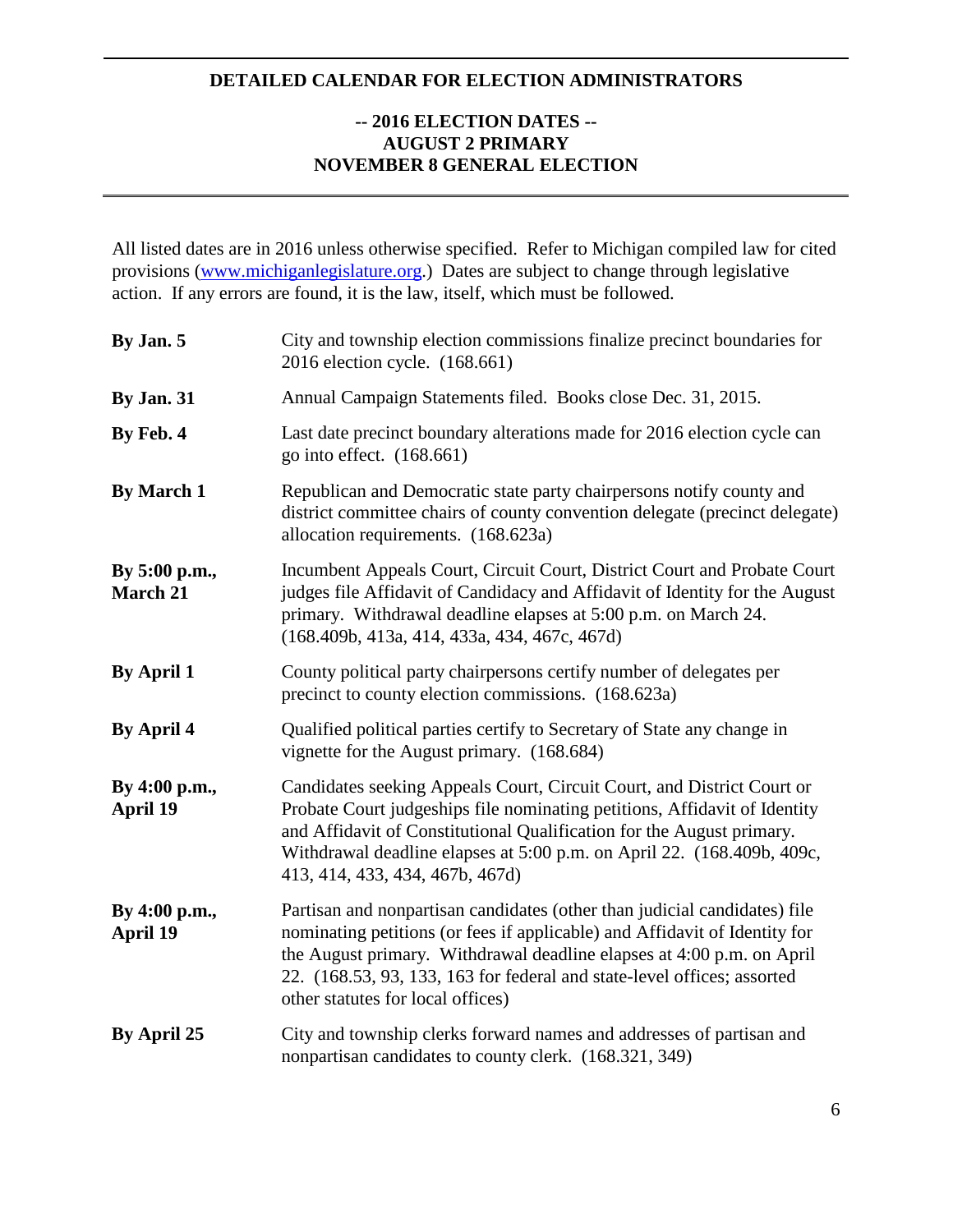| By April 26                | Challenges against nominating petitions filed by partisan and nonpartisan<br>candidates submitted to filing official. (168.552)                                                                                                                                           |  |  |
|----------------------------|---------------------------------------------------------------------------------------------------------------------------------------------------------------------------------------------------------------------------------------------------------------------------|--|--|
| By April 26                | Petitions to place county and local questions on the August primary ballot<br>filed with county and local clerks.                                                                                                                                                         |  |  |
| <b>April 29</b>            | Last date a recall petition can be filed in order for recall question to appear<br>on August primary ballot. (168.963)                                                                                                                                                    |  |  |
| By 4:00 p.m.,<br>May 3     | Candidates for county convention delegate (precinct delegate) file an<br>Affidavit of Identity for the August primary. Filing submitted to the clerk<br>of the county in which candidate resides. Withdrawal deadline elapses at<br>4:00 p.m. on May 6. $(168.624, 624a)$ |  |  |
| By 4:00 p.m.,<br>May 10    | Candidates seeking a Wayne County Community College Trustee position<br>file an Affidavit of Identity and a nonpartisan nominating petition.<br>Withdrawal deadline elapses at 4:00 p.m. on May 13. (389.83)                                                              |  |  |
| By 4:00 p.m.,<br>May 10    | Ballot wording of county and local proposals to be presented at the<br>August primary certified to county and local clerks; local clerks receiving<br>ballot wording forward to county clerk within two days. (168.646a)                                                  |  |  |
| By May 31                  | Board of State Canvassers complete canvass of nominating petitions filed<br>by candidates for the August primary; Secretary of State certifies<br>candidates eligible to appear on August primary ballot to county election<br>commissions by June 3. (168.552)           |  |  |
| By 5:00 p.m.,<br>June 1    | Petitions to place a proposal on the November general election ballot to<br>initiate legislation filed with the Secretary of State (252,523 valid<br>signatures required). (168.471)                                                                                      |  |  |
| June 3                     | Final date cities and townships can establish, move or abolish a polling<br>place for the August primary. (168.662)                                                                                                                                                       |  |  |
| <b>By June 3</b>           | Republican and Democratic Parties call fall state conventions. (168.591)                                                                                                                                                                                                  |  |  |
| By June 3                  | Ballot wording for constitutional amendments and legislative<br>referendums, which the legislature wishes to place on the August primary<br>ballot, presented to Secretary of State. (Art. 12, Sec. 1)                                                                    |  |  |
| By June 18                 | Delivery of military and overseas AV ballots must begin for the August<br>election by this date. All requests received since November 4, 2015 from<br>a military or overseas voter must be honored for all 2016 elections.<br>(168.759a)                                  |  |  |
| By June 18                 | County clerks deliver absent voter ballots for the August primary to local<br>clerks. (168.714)                                                                                                                                                                           |  |  |
| By June 18                 | County committees of Republican and Democratic Parties call county<br>conventions. (168.592)                                                                                                                                                                              |  |  |
| June 23 through<br>July 12 | Precinct inspectors for August primary appointed by city and township<br>election commissions. (168.674)                                                                                                                                                                  |  |  |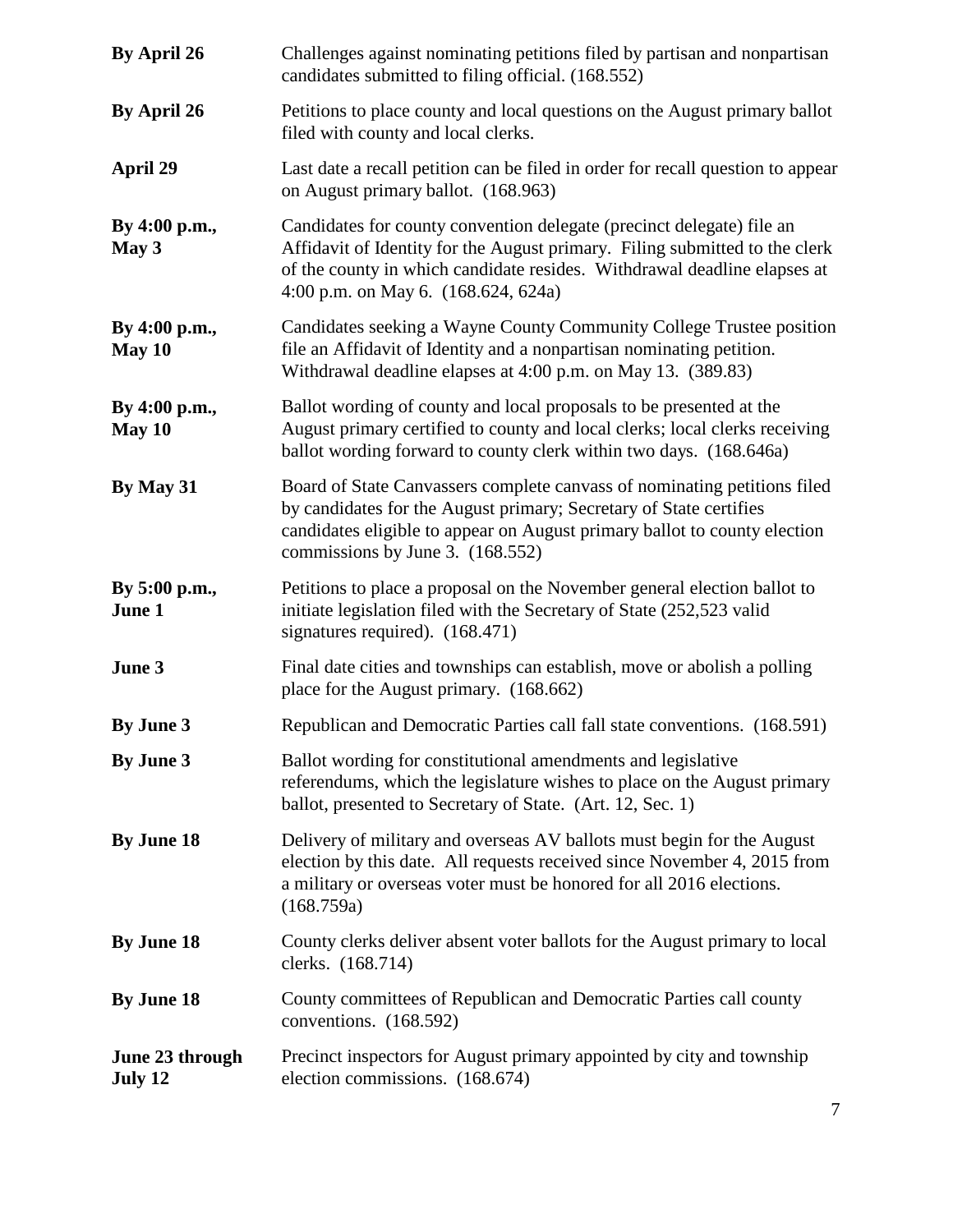| By June 28               | Notice of close of registration for August primary published. (168.498)                                                                                                                                                                                                                                                                                                                                                                                               |  |  |  |
|--------------------------|-----------------------------------------------------------------------------------------------------------------------------------------------------------------------------------------------------------------------------------------------------------------------------------------------------------------------------------------------------------------------------------------------------------------------------------------------------------------------|--|--|--|
| By 5:00 p.m.,<br>July 5  | Incumbent Supreme Court Justices file Affidavit of Identity and Affidavit<br>of Candidacy forms for the November general election. (168.392a, 558)                                                                                                                                                                                                                                                                                                                    |  |  |  |
| July 5                   | Last day to register for August primary. (168.497)                                                                                                                                                                                                                                                                                                                                                                                                                    |  |  |  |
| By July 8                | Qualified political parties certify to Secretary of State any change in<br>vignette for November general election. (168.684)                                                                                                                                                                                                                                                                                                                                          |  |  |  |
| By 5:00 p.m.,<br>July 11 | Petitions to place a proposal on the November general election ballot to<br>amend the State Constitution filed with the Secretary of State (315,654)<br>valid signatures required). (168.471)                                                                                                                                                                                                                                                                         |  |  |  |
| By 4:00 p.m.,<br>July 21 | District Library Board candidates who wish to seek office at the November<br>general election file an Affidavit of Identity and a nonpartisan nominating<br>petition. (A \$100.00 nonrefundable fee may be filed in lieu of a petition.)<br>(Special note: If district library includes a school district, District Library<br>Board candidates file by 4:00 p.m. on August 16) (397.181)                                                                             |  |  |  |
| By 4:00 p.m.,<br>July 21 | Candidates without political party affiliation file qualifying petitions and<br>Affidavit of Identity for the November general election. Withdrawal<br>deadline elapses at 4:00 p.m. on July 25. (168.590c)                                                                                                                                                                                                                                                           |  |  |  |
| By 4:00 p.m.,<br>July 21 | New political parties file petitions to qualify for November general<br>election ballot (31,566 valid signatures required). (168.685)                                                                                                                                                                                                                                                                                                                                 |  |  |  |
| By 4:00 p.m.,<br>July 22 | Write-in candidates other than write-in candidates who seek precinct<br>delegate positions file Declaration of Intent forms for the August primary.<br>(168.737a)                                                                                                                                                                                                                                                                                                     |  |  |  |
| By July 22               | Pre-Primary Campaign Statements due. Books close July 17.                                                                                                                                                                                                                                                                                                                                                                                                             |  |  |  |
| By July 23               | County clerks deliver remainder of ballots and election supplies for<br>August primary to local clerks. (168.714)                                                                                                                                                                                                                                                                                                                                                     |  |  |  |
| By 4:00 p.m.,<br>July 26 | Local School Board candidates, Community College Trustee candidates<br>who wish to seek office at the November general election file an Affidavit<br>of Identity and a nonpartisan nominating petition. (A \$100.00<br>nonrefundable fee may be filed in lieu of a petition.) Withdrawal deadline<br>elapses at 4:00 p.m. on July 29. Candidates seeking a Wayne County<br>Community College Trustee position file by 4:00 p.m. on May 10.)<br>(168.303; 389.83, 152) |  |  |  |
| By 4:00 p.m.,<br>July 26 | Village candidates who wish to seek office at the November general<br>election file an Affidavit of Identity and a nonpartisan nominating<br>petition. Withdrawal deadline elapses at 4:00 p.m. on July 29. (168.381)                                                                                                                                                                                                                                                 |  |  |  |
| By July 26               | Notice of August primary published. (168.653a)                                                                                                                                                                                                                                                                                                                                                                                                                        |  |  |  |
| By July 28               | Challenges against qualifying petitions filed by candidates without<br>political party affiliation submitted to filing official. (168.552)                                                                                                                                                                                                                                                                                                                            |  |  |  |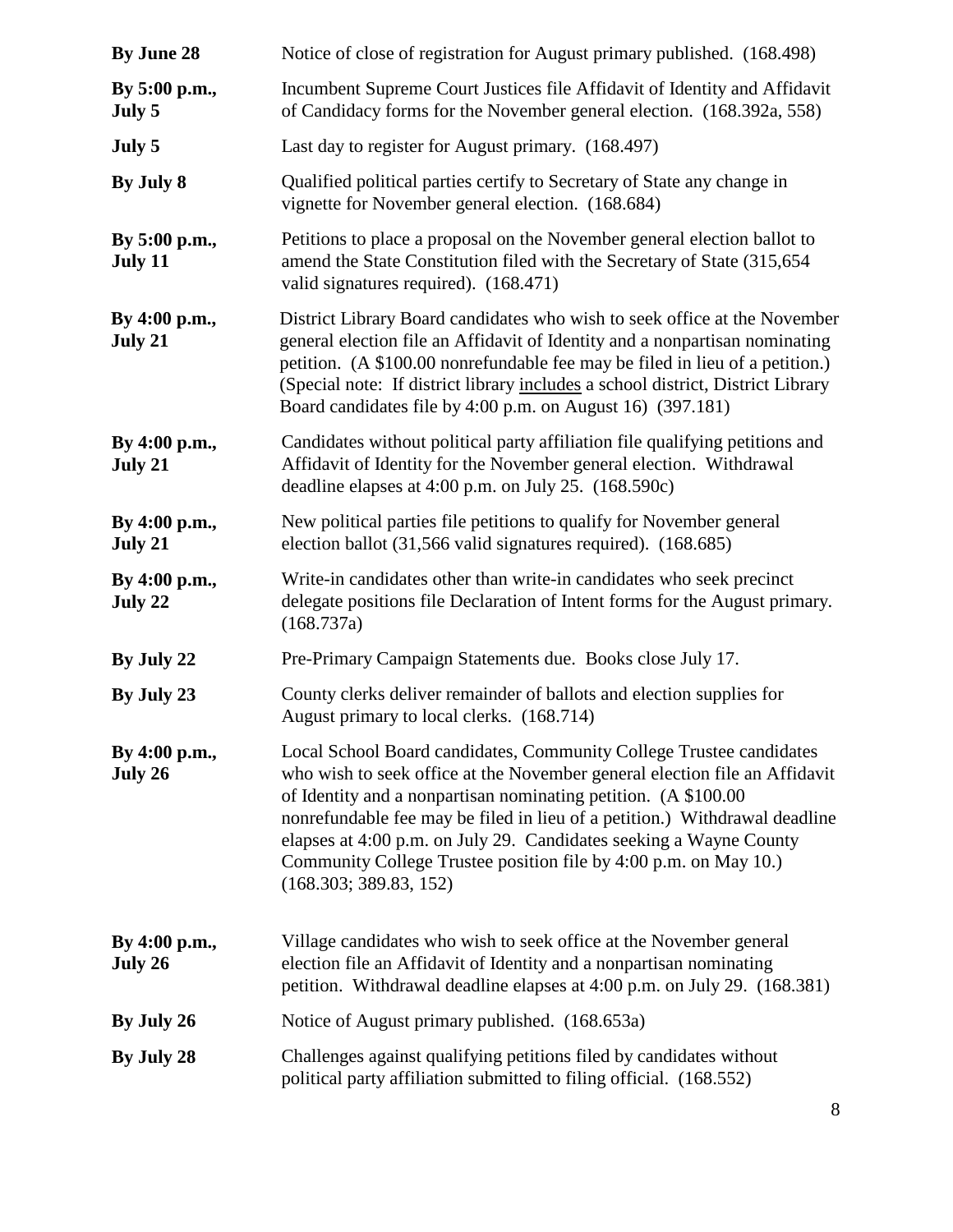| By July 28                          | City and township clerks forward names and addresses of candidates<br>without political party affiliation to county clerk. (168.321, 349)                                                                                                                                                                                                                                       |  |  |  |
|-------------------------------------|---------------------------------------------------------------------------------------------------------------------------------------------------------------------------------------------------------------------------------------------------------------------------------------------------------------------------------------------------------------------------------|--|--|--|
| By July 28                          | Public accuracy test must be conducted. (R 168.778) Notice of test must<br>be published at least 48 hours before test. (168.798)                                                                                                                                                                                                                                                |  |  |  |
| By 4:00 p.m.,<br>July 29            | Write-in candidates who seek precinct delegate positions file Declaration<br>of Intent forms with the city or township clerk for the August primary.<br>(As an alternative, candidates for precinct delegate may file form with<br>appropriate precinct board on election day before the close of the polls.)<br>(168.737a)                                                     |  |  |  |
| By 2:00 p.m.,<br>July 30            | Electors who wish to receive an absent voter ballot for the August primary<br>by mail submit absent voter ballot applications. (168.759)                                                                                                                                                                                                                                        |  |  |  |
| Up to 4:00 p.m.,<br><b>August 1</b> | Electors qualified to obtain an absent voter ballot for August primary may<br>vote in person in clerk's office. (168.761)                                                                                                                                                                                                                                                       |  |  |  |
| By August 2                         | Minor parties hold county caucuses; notify county clerk of nominated<br>candidates within one business day after caucus. (168.686a)                                                                                                                                                                                                                                             |  |  |  |
| By August 2                         | Minor parties hold state conventions; notify Secretary of State of<br>nominated candidates within one business day after convention. Pre-<br>Convention Campaign Statements due 11 days before convention (books<br>close 16 days before convention); Post-Convention Campaign Statements<br>due 30 days after convention (books close 20 days after convention).<br>(168.686a) |  |  |  |
| By Aug. 2                           | Petitions to place county and local questions on the November general<br>election ballot filed with county and local clerks.                                                                                                                                                                                                                                                    |  |  |  |
| Up to 4:00 p.m.,<br><b>August 2</b> | Emergency absentee voting for August primary. (168.759b)                                                                                                                                                                                                                                                                                                                        |  |  |  |
| August 2                            | <b>AUGUST PRIMARY</b>                                                                                                                                                                                                                                                                                                                                                           |  |  |  |
| $1:00$ p.m.,<br><b>August 3</b>     | Boards of county canvassers meet to canvass August primary. (168.821)                                                                                                                                                                                                                                                                                                           |  |  |  |
| <b>August 5</b>                     | Last date a recall petition can be filed in order for recall question to appear<br>on November general election ballot. (168.963)                                                                                                                                                                                                                                               |  |  |  |
| By Aug. 9                           | County clerks notify precinct delegates elected at August primary; certify<br>delegate names and addresses to chairpersons of county committees.<br>(168.608)                                                                                                                                                                                                                   |  |  |  |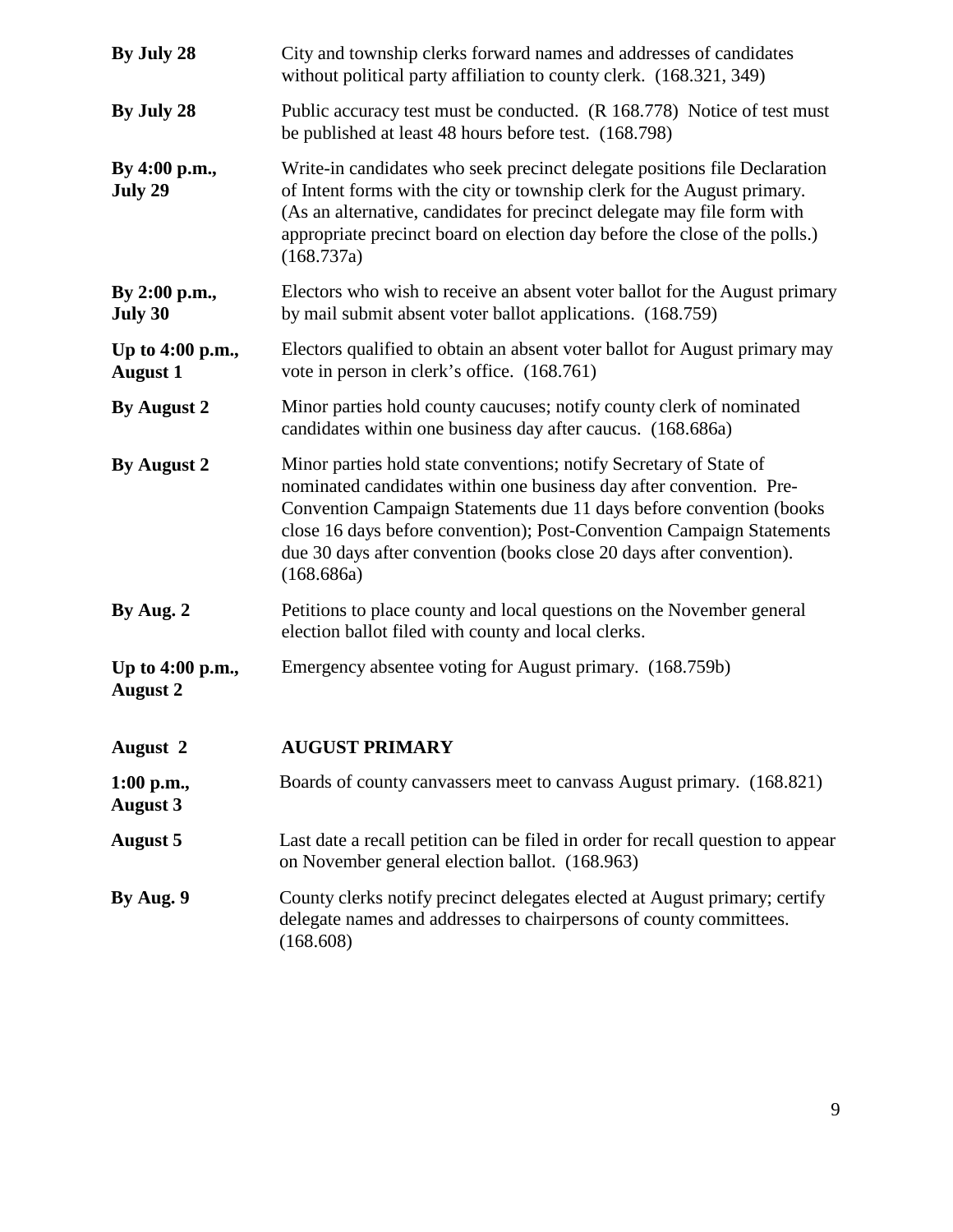| By 4:00 p.m.,<br><b>August 16</b>  | District Library Board candidates (library in districts that include a school<br>district) who wish to seek office at the November general election file an<br>Affidavit of Identity and a nonpartisan nominating petition. (A \$100.00)<br>nonrefundable fee may be filed in lieu of a petition.) Withdrawal deadline<br>elapses at 4:00 p.m. on August 19. (Special note: If district library does<br>not include a school district, District Library Board candidates file by 4:00<br>p.m. on July 21.) (397.181) |
|------------------------------------|----------------------------------------------------------------------------------------------------------------------------------------------------------------------------------------------------------------------------------------------------------------------------------------------------------------------------------------------------------------------------------------------------------------------------------------------------------------------------------------------------------------------|
| <b>By Aug. 16</b>                  | Boards of county canvassers complete canvass of August primary; county<br>clerks forward results to Secretary of State within 24 hours. (168.581,<br>822, 828)                                                                                                                                                                                                                                                                                                                                                       |
| By 4:00 p.m.,<br><b>Aug. 16</b>    | Ballot wording of county and local proposals to be presented at the<br>November general election certified to county and local clerks; local<br>clerks receiving ballot wording forward to county clerk within two days.<br>(168.646a)                                                                                                                                                                                                                                                                               |
| <b>By Aug. 22</b>                  | Board of State Canvassers meet to canvass August primary. (168.581)                                                                                                                                                                                                                                                                                                                                                                                                                                                  |
| Aug. 10 through<br>Aug. 27         | Republican and Democratic Parties hold fall county conventions.<br>(168.592)                                                                                                                                                                                                                                                                                                                                                                                                                                         |
| By Sept. 1                         | Post-Primary Campaign Statements due. Books close Aug. 22.                                                                                                                                                                                                                                                                                                                                                                                                                                                           |
| By Sept. 9                         | Republican and Democratic Parties hold fall state conventions. Pre-<br>Convention Campaign Statements due 11 days before convention (books<br>close 16 days before convention); Post-Convention Campaign Statements<br>due 30 days after convention (books close 20 days after convention).<br>(168.591)                                                                                                                                                                                                             |
| Sept. 9                            | Final date cities and townships can establish, move or abolish a polling<br>place for the November general election. (168.662)                                                                                                                                                                                                                                                                                                                                                                                       |
| By Sept. 9                         | Ballot wording for constitutional amendments and legislative<br>referendums, which the legislature wishes to place on the November<br>general election ballot, presented to Secretary of State. (Art. 12, Sec. 1)                                                                                                                                                                                                                                                                                                    |
| By Sept. 24                        | Delivery of military and overseas AV ballots must begin for the<br>November election by this date. All requests received since November 4,<br>2015 from a military or overseas voter must be honored for all 2016<br>elections. (168.759a)                                                                                                                                                                                                                                                                           |
| By Sept. 24                        | County clerks deliver absent voter ballots for November general election<br>to local clerks. $(168.714)$                                                                                                                                                                                                                                                                                                                                                                                                             |
| Sept. 29 through<br><b>Oct. 18</b> | Precinct inspectors for November general election appointed by city and<br>township election commissions. (168.674)                                                                                                                                                                                                                                                                                                                                                                                                  |
| By Oct. 4                          | Notice of close of registration for November general election published.<br>(168.498)                                                                                                                                                                                                                                                                                                                                                                                                                                |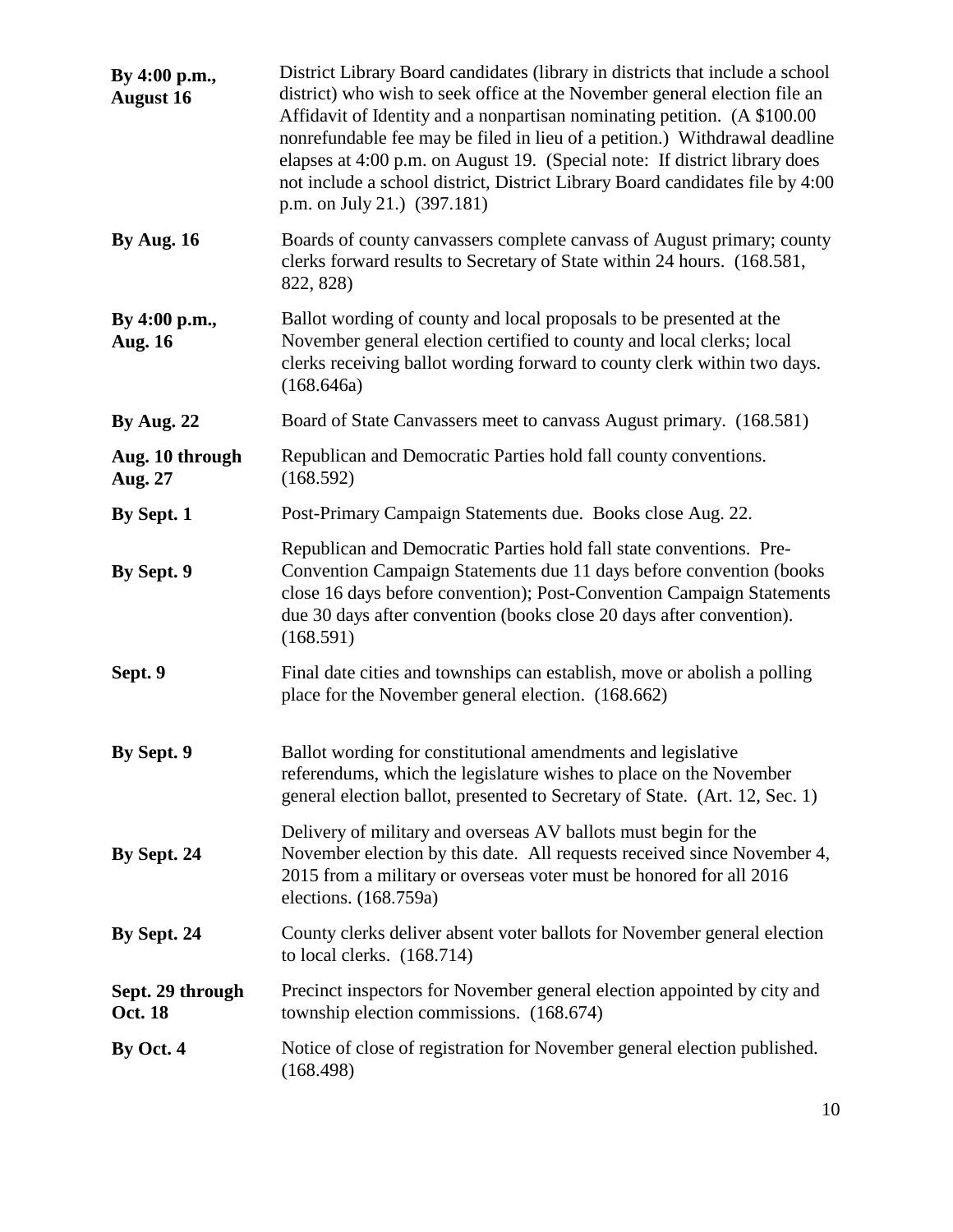| <b>Oct. 11</b>                           | Last date to register for November general election. (168.497)                                                                                                                |  |  |  |
|------------------------------------------|-------------------------------------------------------------------------------------------------------------------------------------------------------------------------------|--|--|--|
| <b>By Oct. 28</b>                        | Pre-General Campaign Statements filed. Books close Oct. 23.                                                                                                                   |  |  |  |
| By 4:00 p.m.,<br><b>Oct. 28</b>          | Write-in candidates file Declaration of Intent forms for the November<br>general election. (168.737a)                                                                         |  |  |  |
| <b>By Oct. 29</b>                        | County clerks deliver remainder of ballots and election supplies for<br>November general election to local clerks. (168.714)                                                  |  |  |  |
| By Nov. 1                                | Notice of November general election published. (168.653a)                                                                                                                     |  |  |  |
| By Nov. 3                                | Public accuracy test must be conducted. (R 168.778) Notice of test must<br>be published at least 48 hours before test. (168.798)                                              |  |  |  |
| By 2:00 p.m.,<br><b>Nov. 5</b>           | Electors who wish to receive an absent voter ballot for the November<br>general election by mail submit absent voter ballot applications.<br>(168.759)                        |  |  |  |
| Up to 4:00 p.m.,<br><b>Nov. 7</b>        | Electors qualified to obtain an absent voter ballot for November general<br>election may vote in person in clerk's office. (168.761)                                          |  |  |  |
| Up to 4:00 p.m.,<br><b>Nov. 8</b>        | Emergency absentee voting for November general election. (168.759b)                                                                                                           |  |  |  |
|                                          |                                                                                                                                                                               |  |  |  |
| <b>Nov. 8</b>                            | <b>NOVEMBER GENERAL ELECTION</b>                                                                                                                                              |  |  |  |
| 1:00 p.m.,<br><b>Nov. 9</b>              | Boards of county canvassers meet to canvass November general election.<br>(168.821)                                                                                           |  |  |  |
| <b>By Nov. 22</b>                        | Boards of county canvassers complete canvass of November general<br>election; county clerks forward results to Secretary of State within 24<br>hours. (168.822, 828)          |  |  |  |
| <b>By Nov. 28</b>                        | Board of State Canvassers meet to canvass November general election.<br>(168.842)                                                                                             |  |  |  |
| <b>By Nov. 28</b>                        | Political parties in counties of less than 1.5 million hold county<br>conventions; within 30 days after conventions, officers of county<br>committees are selected. (168.599) |  |  |  |
| By Dec. 8                                | Post-General Campaign Statements filed. Books close Nov. 28.                                                                                                                  |  |  |  |
| Jan. 2, 2017<br>through<br>Feb. 15, 2017 | Executive committees appoint county committees in counties under 1.5<br>million. (168.599)                                                                                    |  |  |  |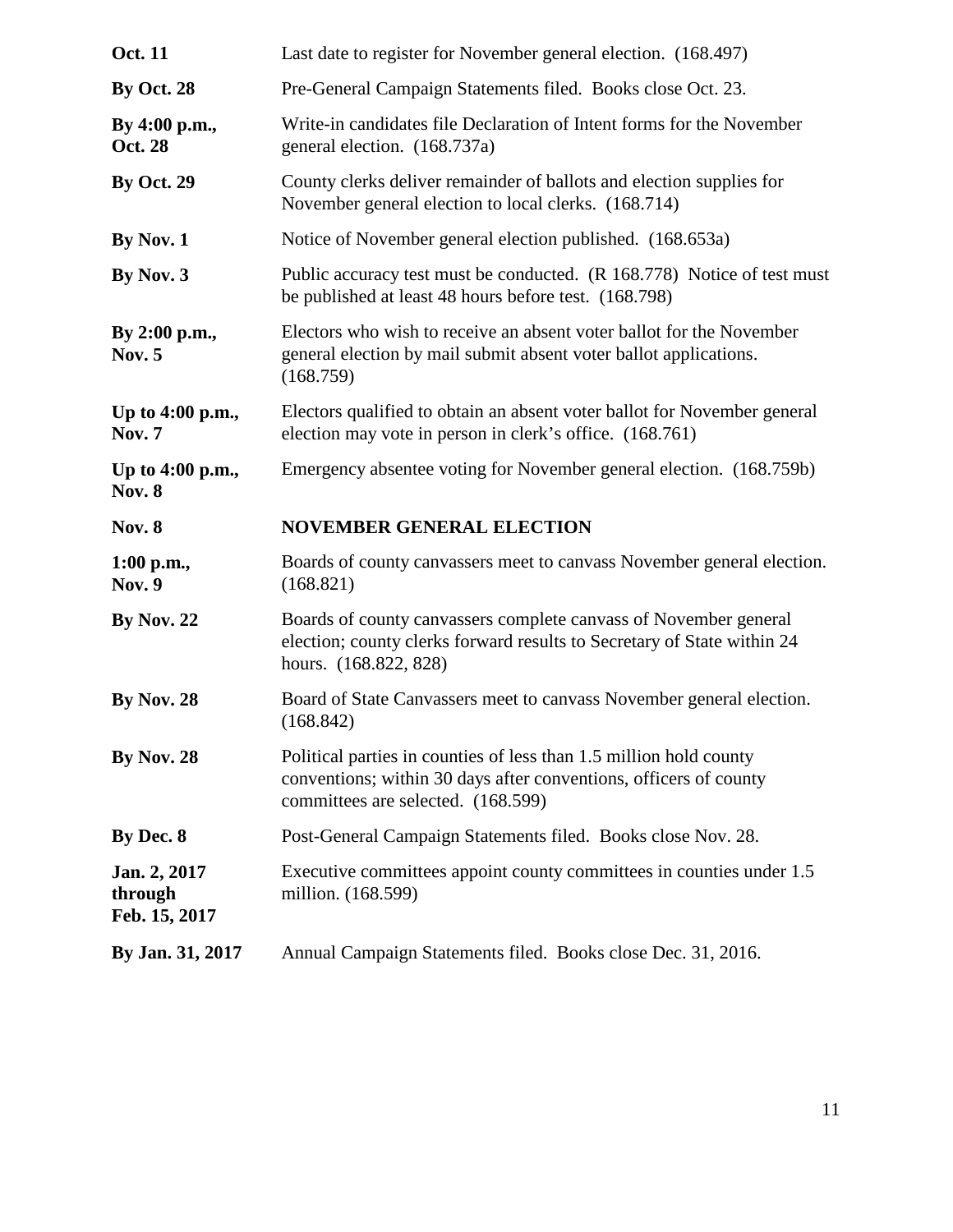#### **All U.S. House and State House Seats**

- Districts that lie wholly contained within one (1) county
	- \* Recount petitions must be filed with the Secretary of State within 48 hours after the adjournment of the meeting of the Board of State Canvassers at which the certificate for determination for that office was recorded. (168.879)
	- \* Counter petitions must be filed with the Secretary of State at or before 4:00 p.m. on the seventh day after the filing of the recount petition. (168.882)
- Districts that are located in more than one (1) county
	- \* Recount petitions must be filed with the Secretary of State within 48 hours after the Board of State Canvassers completes the canvass. (168.879)
	- \* Counter petitions must be filed with the Secretary of State at or before 4:00 p.m. on the seventh day after the filing of the recount petition. (168.882)

#### **Any Other Office Canvassed by the Board of State Canvassers**

- \* Recount petitions must be filed with the Secretary of State within 48 hours after the Board of State Canvassers completes the canvass. (168.879)
- \* Counter petitions must be filed with the Secretary of State at or before 4:00 p.m. on the seventh day after the filing of the recount petition. (168.882)

#### **Any Other Office Canvassed by County Boards of Canvassers**

- Recount petitions must be filed with the County Clerk within six days after the board of County canvassers completes the canvass. (168.866)
- \* Counter petitions must be filed with the County Clerk within 48 hours after the filing of the recount petition. (168.868)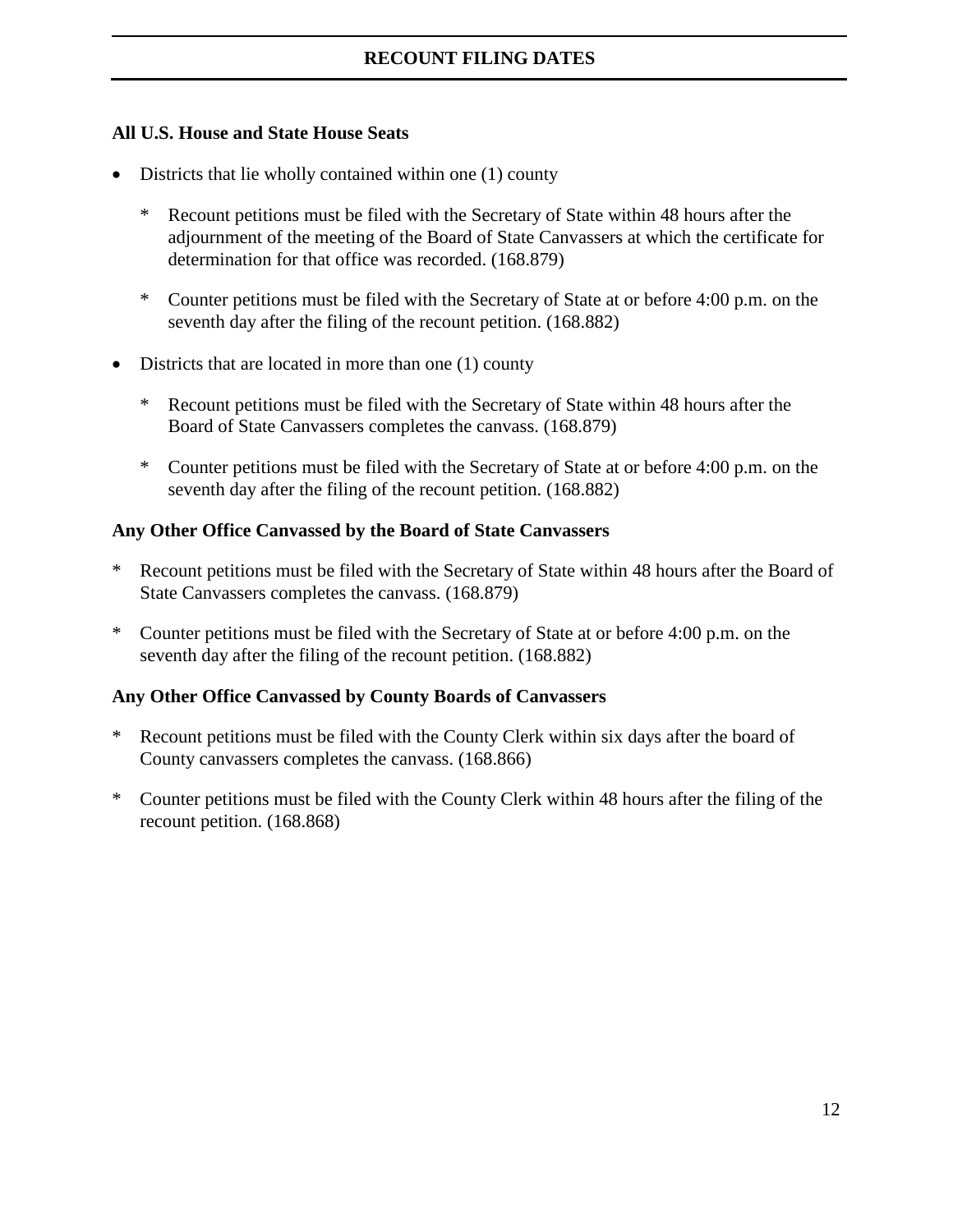#### **OFFICES TO BE ELECTED IN 2016**

President/Vice President U.S. Representative in Congress (all 14 districts) State Representative (all 110 districts) State Board of Education (2 seats) University of Michigan Regents (2 seats) Michigan State University Trustees (2 seats) Wayne State University Governors (2 seats) Justice of the Supreme Court Judge of the Court of Appeals Judge of the Circuit Court Judge of the District Court Judge of Probate Specified County, City, Township and Village Offices Specified School District Positions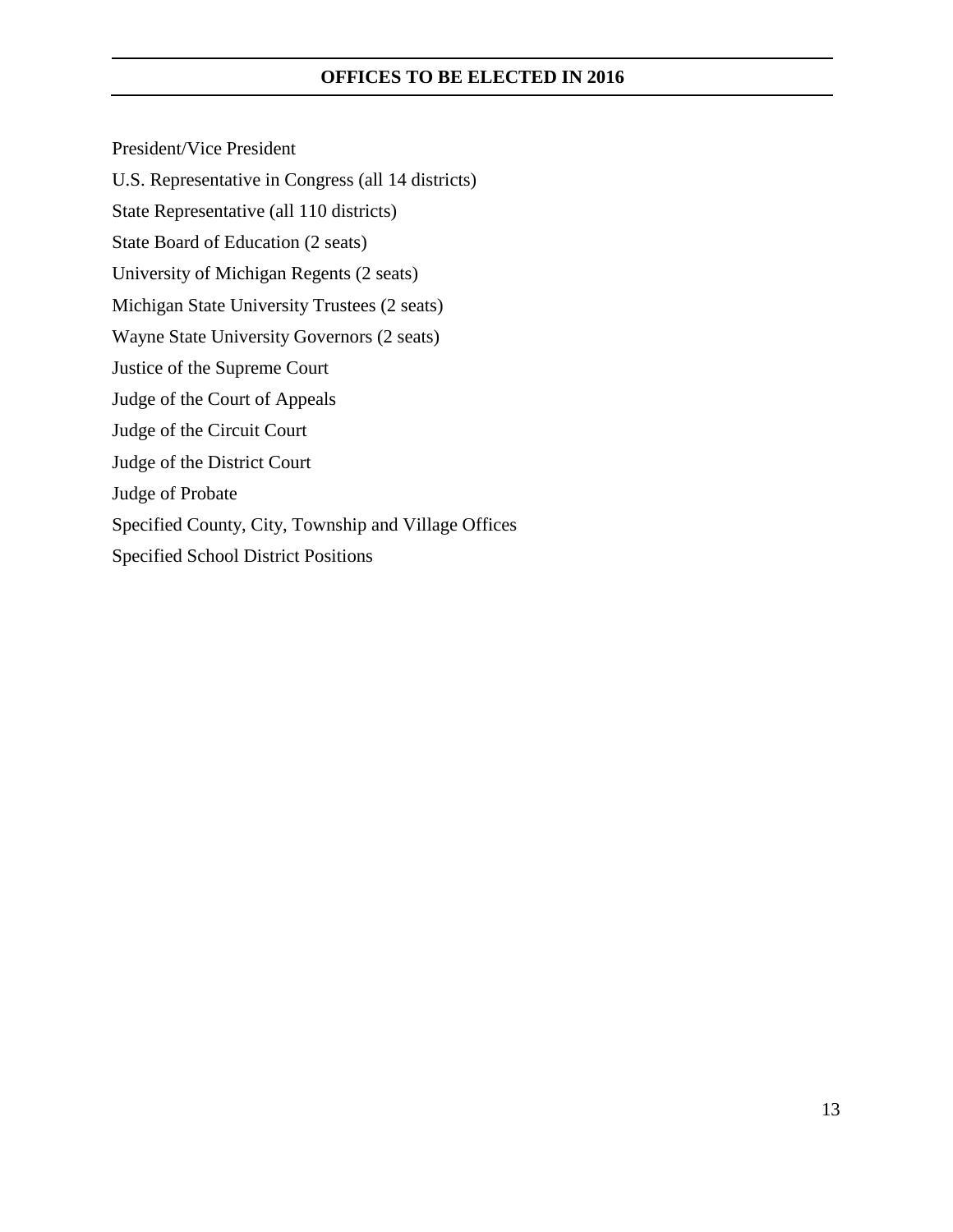#### **2016 FILING REQUIREMENTS Federal and State Elective Partisan Offices Supreme Court Justice**

#### **Petition Filing Information: Republican and Democratic Candidates**

- Republican and Democratic candidates can file nominating petitions for the following federal and state elective offices: U.S. Representative in Congress and State Representative (see below for additional elective offices whose Republican and Democratic nominees are determined by caucus or convention.)
- Republican and Democratic candidates must file a *partisan nominating petition* no later than 4:00 p.m., April 19, 2016. Republican and Democratic candidates who seek the office of State Representative may file a \$100.00 filing fee in lieu of a petition.
- Republican and Democratic candidates who submit a valid filing for office will be placed on the August primary ballot.

#### **Petition Filing Information: Candidates Without Political Party Affiliation**

- Candidates without political party affiliation can file for the following federal and state elective offices: U.S. President, U.S. Representative in Congress, State Representative, State Board of Education, University of Michigan Regent, Michigan State University Trustee, Wayne State University Governor and Supreme Court Justice.
- Candidates without political party affiliation who seek a partisan office or the office of Supreme Court Justice must file a *qualifying petition* no later than 4:00 p.m., July 21, 2016.
- All signatures submitted on a qualifying petition must have been collected within the preceding 180-day period; signatures which are dated more than 180 days prior to the date the petition is filed are invalid.
- Candidates without political party affiliation who submit a valid filing for office will be placed on the November general election ballot.

#### **Affidavit of Identity Required of All Candidates**

All candidates must submit an Affidavit of Identity in duplicate when filing for office. Affidavit of Identity forms can be obtained from any county clerk or from the Department of State's Bureau of Elections in Lansing [\(www.michigan.gov/elections.](http://www.michigan.gov/elections)) A candidate who fails to comply with this requirement is ineligible to appear on the ballot.

Except for candidates seeking federal elective office or the office of precinct delegate, Michigan election law requires any candidate filing an Affidavit of Identity to state on the form that on the date the affidavit was executed, all statements, reports, late filing fees and fines required of the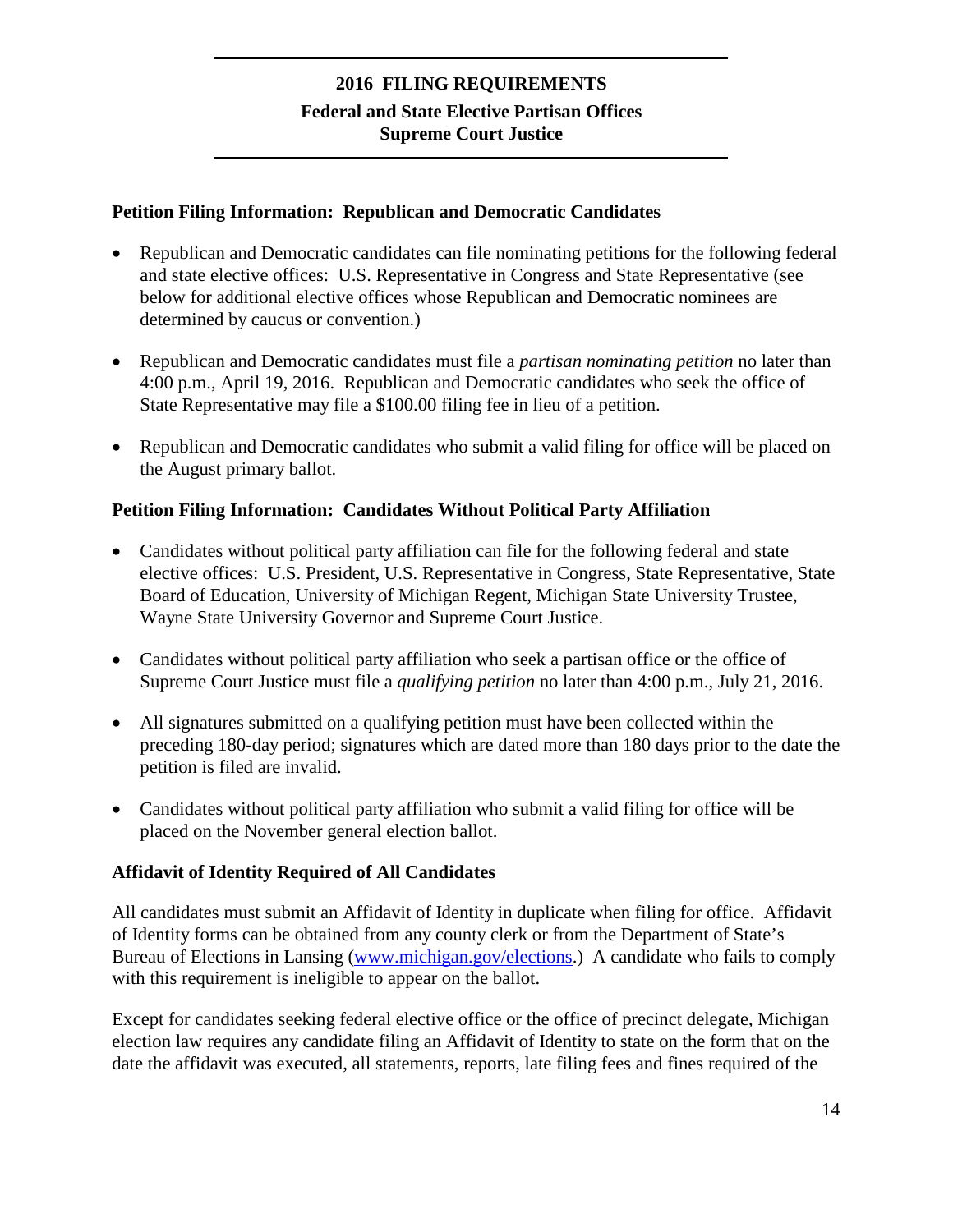candidate or any Candidate Committee organized to support the candidate's election under Michigan's Campaign Finance Act have been filed or paid.

#### **Post-Election Campaign Finance Compliance Statement**

Except as noted below, Michigan election law requires any candidate elected to office on the state, county or local level to file an affidavit *prior to assuming office* which states that on the date the affidavit was executed all statements, reports, late filing fees and fines required of the candidate or any Candidate Committee organized to support the candidate's election under Michigan's Campaign Finance Act have been filed or paid. The affidavit is *not* required of an elected candidate who did not receive or expend more than \$1,000.00 during the election cycle. In addition, the form does not have to be filed by an individual elected to a federal office or a precinct delegate position.

A form developed for distribution to candidates who must comply with the filing requirement ("Post-Election Campaign Finance Compliance Statement") is available through any filing official. An elected candidate who is required to file the statement but who fails to submit the form is guilty of a misdemeanor.

#### **Signature Requirements; Filing Location**

The following lists the petition signature requirements for the offices to be filled in 2016.

NOTE: Minor party candidates are nominated by caucus or convention and appear on the November General election ballot.

#### **U.S. PRESIDENT**

All candidates who seek the office of U.S. President file with the Department of State's Bureau of Elections in Lansing.

| <b>REPUBLICAN</b>                | <b>DEMOCRAT</b>                  | <b>NO POLITICAL PARTY</b><br><b>AFFILIATION</b> |            |
|----------------------------------|----------------------------------|-------------------------------------------------|------------|
|                                  |                                  | MIN                                             | <b>MAX</b> |
| Nominated at State<br>Convention | Nominated at State<br>Convention | 30,000                                          | 60,000     |

A qualifying petition circulated for the office of U.S. President must be signed by at least 100 registered voters in each of at least ½ of the congressional districts in the state.

A candidate without political party affiliation who files for the office of U.S. President is also required to submit the name of his or her running mate. For complete information, contact the Michigan Department of State's Bureau of Elections.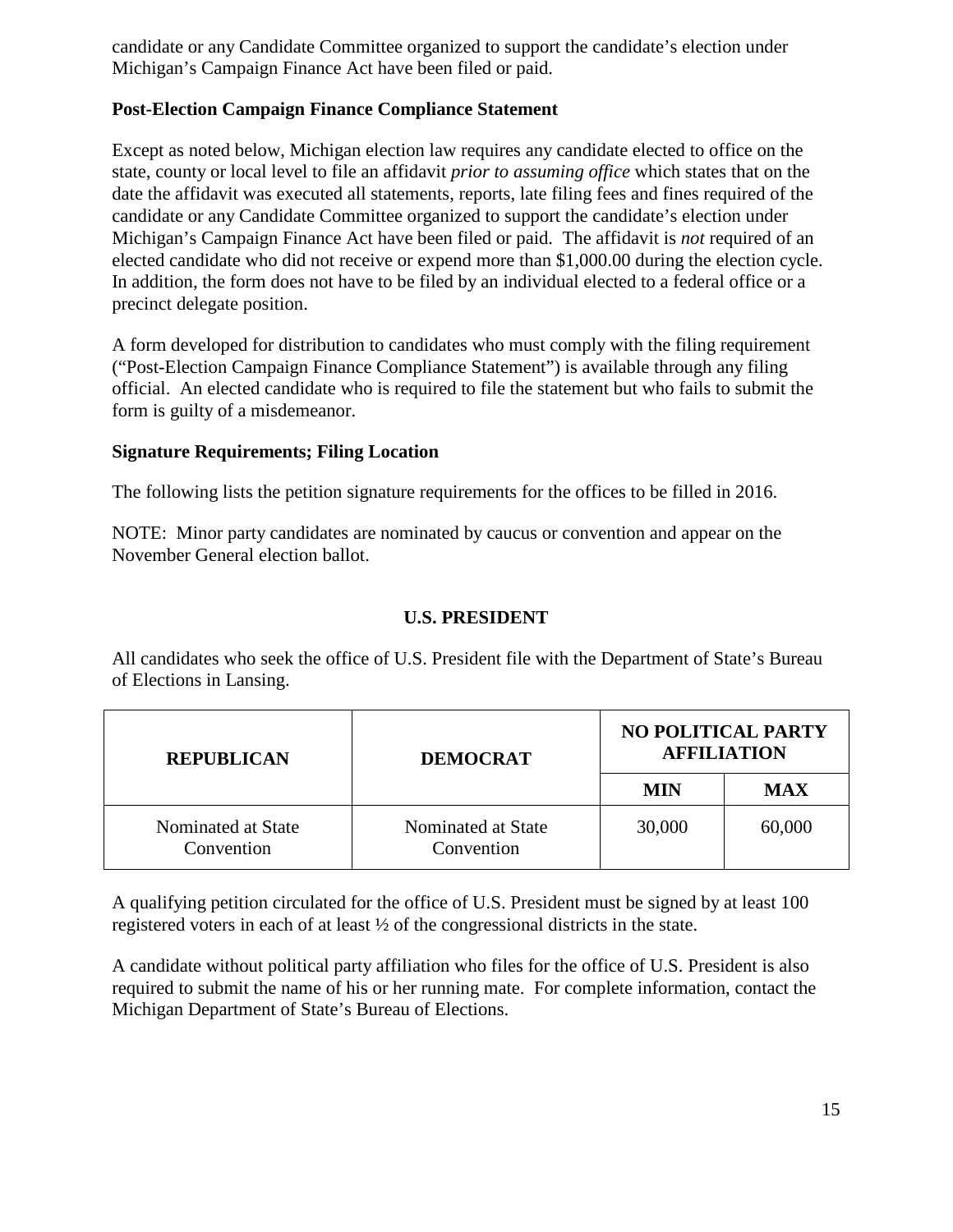#### **U.S. REPRESENTATIVE IN CONGRESS**

*Multi-County Districts:* A candidate who seeks the office of U.S. Representative in Congress in a multi-county district files with the Department of State's Bureau of Elections in Lansing. The multi-county U.S. House Districts are listed below:

1 2 3 4 5 6 7 8 9 10 11 12 14

*Single-County Districts:* A candidate who seeks the office of U.S. Representative in Congress in District 13 files with the Wayne County Clerk's office.

| <b>REPUBLICAN</b> |            | <b>DEMOCRAT</b> |            | <b>NO POLITICAL PARTY</b><br><b>AFFILIATION</b> |            |
|-------------------|------------|-----------------|------------|-------------------------------------------------|------------|
| <b>MIN</b>        | <b>MAX</b> | <b>MIN</b>      | <b>MAX</b> | MIN                                             | <b>MAX</b> |
| 1,000             | 2,000      | 1,000           | 2,000      | 3,000                                           | 6,000      |

#### **SECRETARY OF STATE ATTORNEY GENERAL STATE BOARD OF EDUCATION UNIVERSITY OF MICHIGAN REGENT MICHIGAN STATE UNIVERSITY TRUSTEE WAYNE STATE UNIVERSITY GOVERNOR SUPREME COURT JUSTICE**

All candidates who seek the following offices file with the Department of State's Bureau of Elections in Lansing: Secretary of State, Attorney General, State Board of Education, University of Michigan Regent, Michigan State University Trustee, Wayne State University Governor, Supreme Court Justice (Note: Incumbent Supreme Court Justice files by affidavit.)

| <b>REPUBLICAN</b>                | <b>DEMOCRAT</b>                  | <b>NO POLITICAL PARTY</b><br><b>AFFILIATION</b> |            |  |
|----------------------------------|----------------------------------|-------------------------------------------------|------------|--|
|                                  |                                  | MIN                                             | <b>MAX</b> |  |
| Nominated at State<br>Convention | Nominated at State<br>Convention | 30,000                                          | 60,000     |  |

A petition for one of the above offices must be signed by at least 100 registered electors in each of at least ½ of the congressional districts in the state.